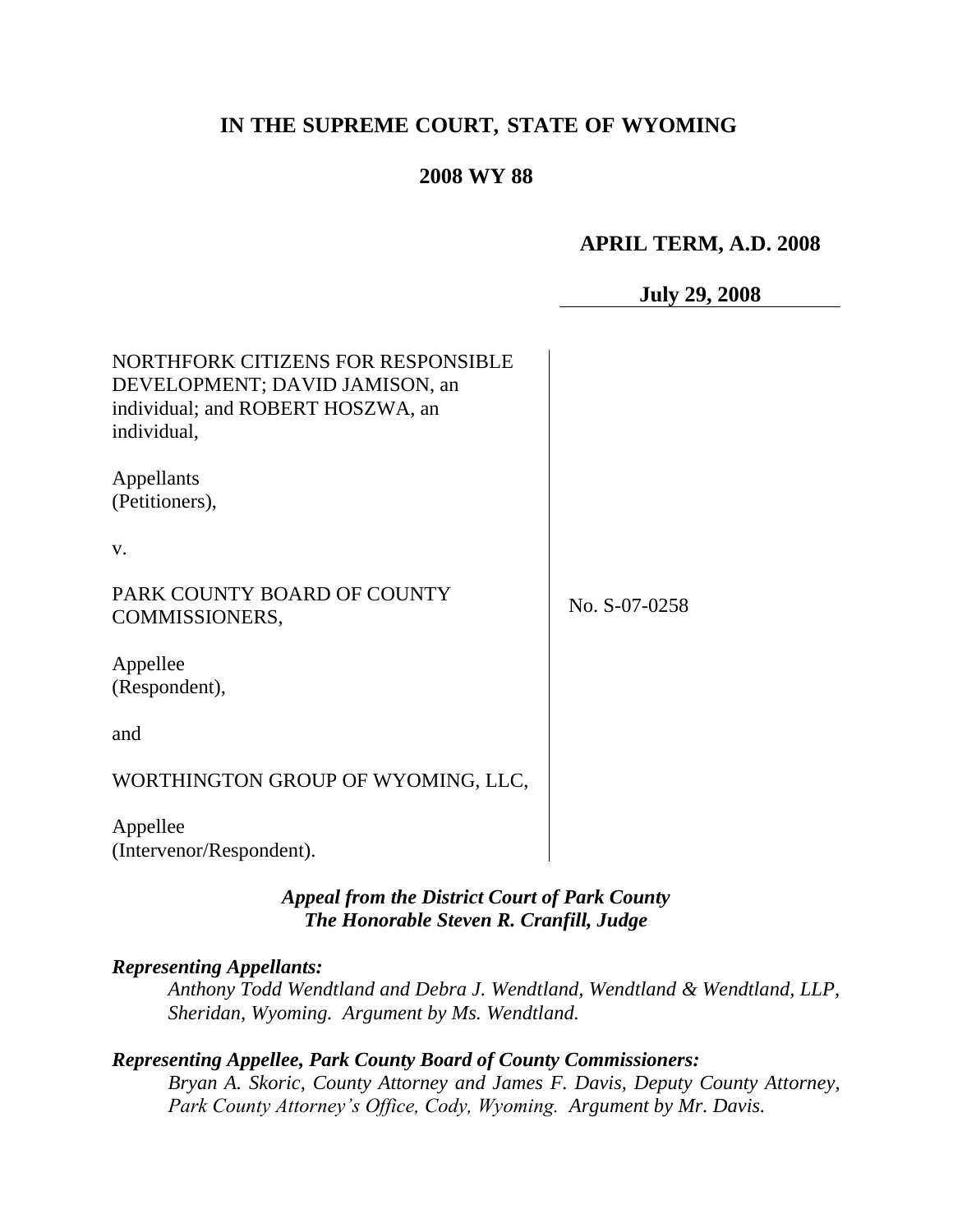## *Representing Appellee, Worthington Group of Wyoming, LLC:*

*Dawn Rae Scott and Laurence W. Stinson, Bonner Stinson, PC, Powell, Wyoming. Argument by Mr. Stinson.*

*Before VOIGT, C.J., and GOLDEN, HILL, KITE, and BURKE, JJ.*

**NOTICE: This opinion is subject to formal revision before publication in Pacific Reporter Third. Readers are requested to notify the Clerk of the Supreme Court, Supreme Court Building, Cheyenne, Wyoming 82002, of any typographical or other formal errors so that correction may be made before final publication in the permanent volume.**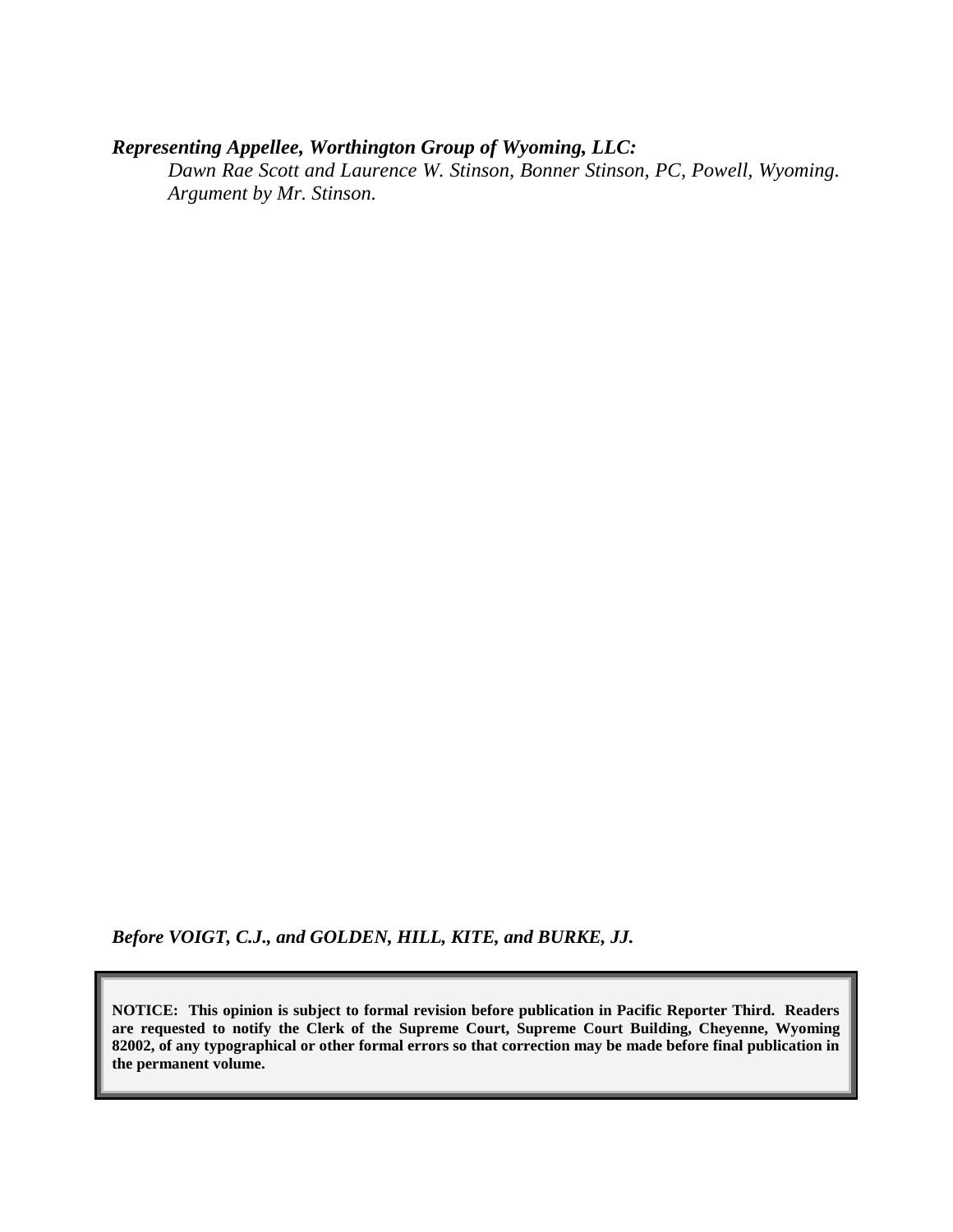### **BURKE, Justice.**

[¶1] In a series of administrative decisions, the Park County Commissioners approved plans by Worthington Group of Wyoming, LLC, to develop a residential subdivision known as Copperleaf. Northfork Citizens for Responsible Development, David Jamison, and Robert Hoszwa sought judicial review. On Worthington's motion, the district court dismissed the petition for judicial review on the basis that Northfork, Mr. Jamison, and Mr. Hoszwa lacked standing. On appeal, we conclude that they do have standing, and so reverse the district court's decision.

### *ISSUE*

[¶2] The sole issue is whether Northfork, Mr. Jamison, and Mr. Hoszwa have standing to obtain judicial review of the County's decisions approving the Copperleaf subdivision.

### *FACTS*

[¶3] In 2004, Worthington's predecessor in interest began seeking approval to develop the Copperleaf subdivision on property along the north fork of the Shoshone River in Park County, Wyoming. It proposed to develop 155 residences on approximately 550 acres. Of those residences, 131 are planned as single family homes on lots ranging from  $1.1$  to  $2.6$  acres,<sup>1</sup> and twelve are planned as duplexes with  $24$  total housing units on twelve acres designated as "Tract F." A large portion of the remaining acreage is proposed for open space, with additional acreage dedicated to uses such as roads and utilities.

[¶4] Mr. Jamison and Mr. Hoszwa own and live on property adjoining Copperleaf. More specifically, their property is adjacent to Tract F, the area where Worthington proposes to develop duplexes. Northfork is a Wyoming nonprofit corporation that purports to represent a number of Park County residents, including Mr. Jamison and Mr. Hoszwa. The organization opposes the development of Copperleaf as proposed by Worthington, and has expressed its concerns vigorously on numerous occasions.

[¶5] Park County has established administrative requirements and procedures for obtaining approval of a subdivision. Details of how Worthington worked through the process are not pertinent at this stage, and it is sufficient to note that the County approved Worthington's proposal for Copperleaf. Northfork, Mr. Jamison, and Mr. Hoszwa

 $1$  Different numbers are given in the record, but it appears that the lots range in size from 1.1 or 1.2 acres to either 1.8, 2.3, or 2.6 acres.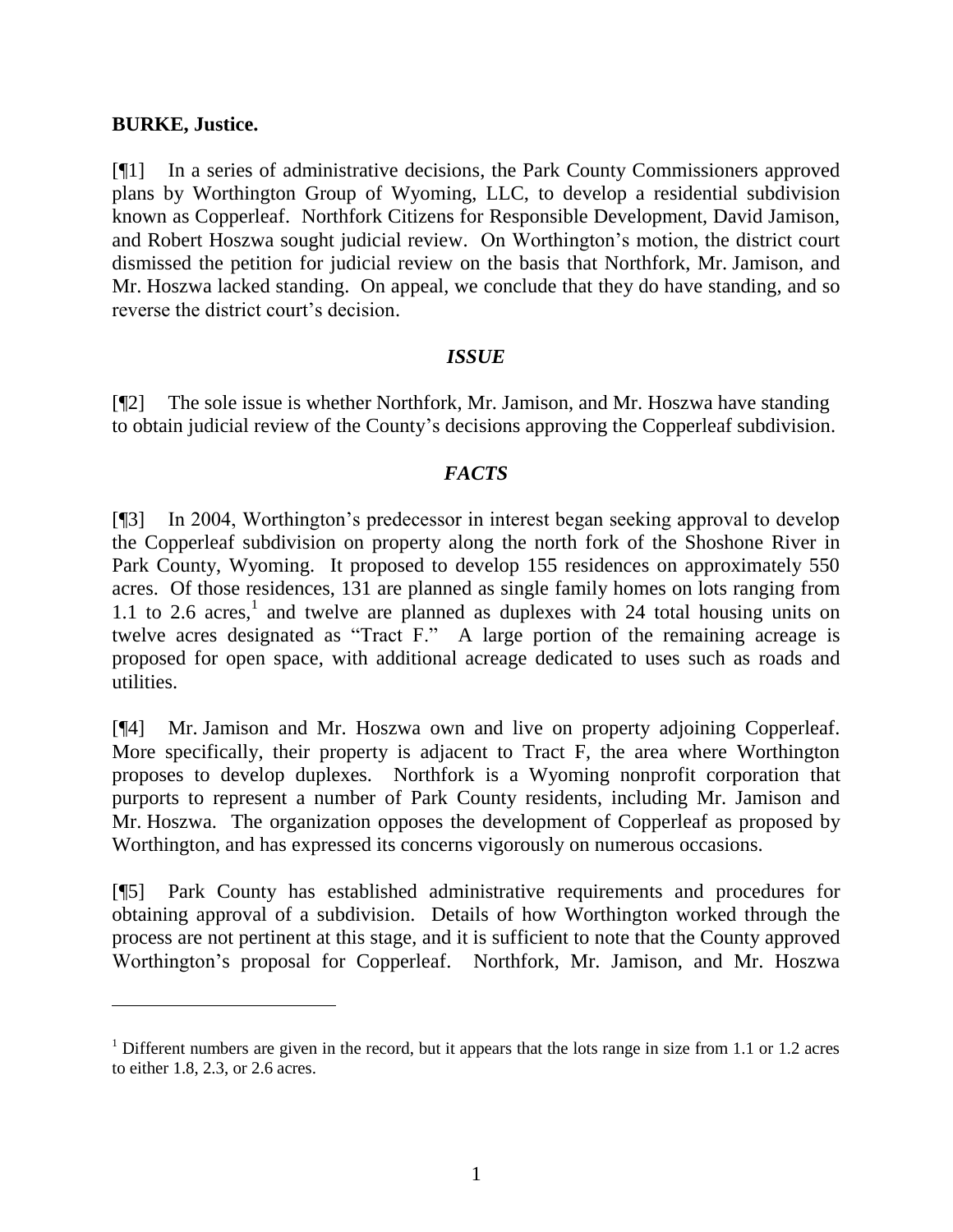appealed to the district court for judicial review of the subdivision's approval. Worthington filed a motion to dismiss, asserting that Northfork, Mr. Jamison, and Mr. Hoszwa lacked standing to maintain their appeal. The district court granted the motion, and Northfork, Mr. Jamison, and Mr. Hoszwa seek our review of that decision.

## *STANDARD OF REVIEW*

[¶6] "The existence of standing is a legal issue that we review *de novo*." *Halliburton Energy Services v. Gunter*, 2007 WY 151, ¶ 10, 167 P.3d 645, 649 (Wyo. 2007).

## *DISCUSSION*

[¶7] Northfork, Mr. Jamison, and Mr. Hoszwa seek judicial review of an administrative agency decision pursuant to Wyoming's Administrative Procedure Act, which provides in part that

> any person aggrieved or adversely affected in fact by a final decision of an agency in a contested case, or by other agency action or inaction, or any person affected in fact by a rule adopted by an agency, is entitled to judicial review in the district court.

Wyo. Stat. Ann. § 16-3-114(a) (LexisNexis 2007). If Northfork, Mr. Jamison, and Mr. Hoszwa are "aggrieved or adversely affected in fact" by the decisions of the Park County Commissioners, then they have standing to maintain their appeal.

[¶8] In the parties' briefs, Northfork is variously described as a nonprofit corporation, an association, and an organization. The Wyoming Administrative Procedure Act includes corporations, associations, and organizations within the definition of a "person" who may seek judicial review. Wyo. Stat. Ann. § 16-3-101(b)(vii). Northfork contends that, as an association or organization, it has standing if one or more of its members can establish standing. *See International Ass'n of Fire Fighters, Local No. 279 v. Civil Service Comm'n of Fire Department of City of Cheyenne*, 702 P.2d 1294, 1298 (Wyo. 1985) (Thomas, C.J., specially concurring) (citing *Warth v. Seldin*, 422 U.S. 490, 95 S.Ct. 2197, 45 L.Ed.2d 343 (1975)). Northfork's standing as an association could be better established if the record more clearly indicated the nature of the relationship between Northfork and the people it purports to represent. The parties' briefs tell us only that Mr. Jamison and Mr. Hoszwa are "members" of Northfork, that Northfork "includes" Mr. Jamison and Mr. Hoszwa, and that Northfork is "comprised of" Mr. Jamison, Mr. Hoszwa, and others. However, the County and Worthington appear to concede that Northfork has standing if Mr. Jamison and Mr. Hoszwa have standing. Accordingly, we proceed to consider whether those two individuals have standing.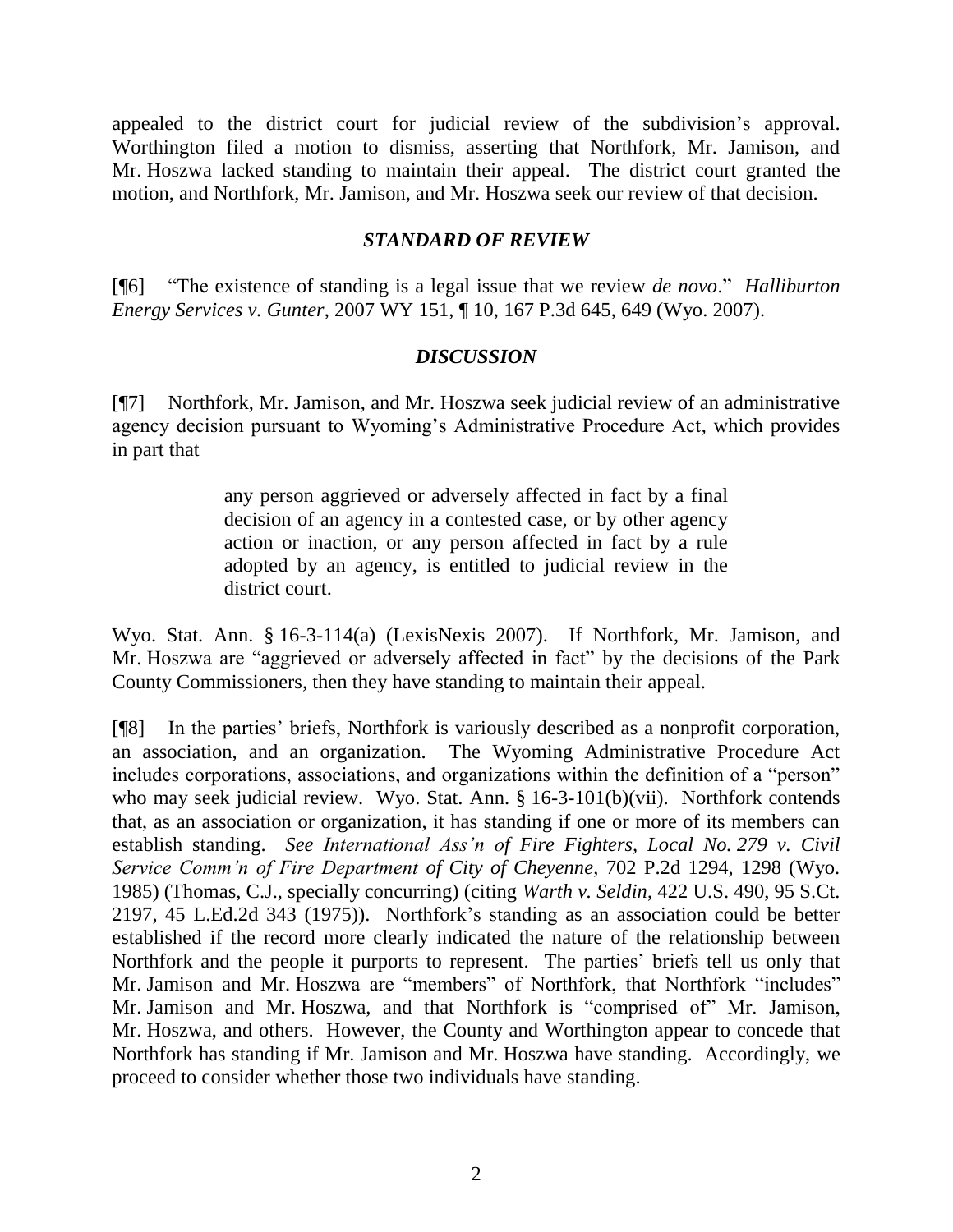[¶9] Standing under the Wyoming Administrative Procedure Act has been explained this way:

> An aggrieved or adversely affected person is one who has a legally recognizable interest in that which will be affected by the action. *Hoke v. Moyer*, 865 P.2d 624, 628 (Wyo. 1993). A potential litigant must show injury or potential injury by "alleg[ing] a perceptible, rather than a speculative, harm resulting from the agency action." *Foster's, Inc. v. City of Laramie*, 718 P.2d 868, 872 (Wyo. 1986). "The interest which will sustain a right to appeal must generally be substantial, immediate, and pecuniary. A future, contingent, or merely speculative interest is ordinarily not sufficient." *L Slash X Cattle Company, Inc. v. Texaco, Inc.,* 623 P.2d 764, 769 (Wyo. 1981).

*Roe v. Board of County Comm'rs, Campbell County*, 997 P.2d 1021, 1023 (Wyo. 2000). More specifically, in the context of zoning and land use law, we have stated that

> an aggrieved or adversely affected person having standing to sue is a person who has a legally recognizable interest that is or will be affected by the action of the zoning authority in question. An individual having standing must have a definite interest exceeding the general interest in community good shared in common with all citizens.

*Hoke*, 865 P.2d at 628 (quoting E.C. Yokley, 4 *Zoning Law and Practice* § 24-3 at 194  $(4<sup>th</sup>$  ed. 1979) (footnote omitted)).

[¶10] Mr. Jamison and Mr. Hoszwa emphasize the fact that they own and live on property adjoining Copperleaf. They rely on cases holding that landowners have standing to appeal land use decisions that result in the doubling of density on adjoining property. In *Hoke*, we stated as follows:

> Doubling the density of adjacent property raises a number of perceptible harms for a property owner which are different than the harm to the general public, such as increased traffic and congestion; therefore, [the adjacent landowner] was entitled to judicial review of the board's action by the district court and now by this court.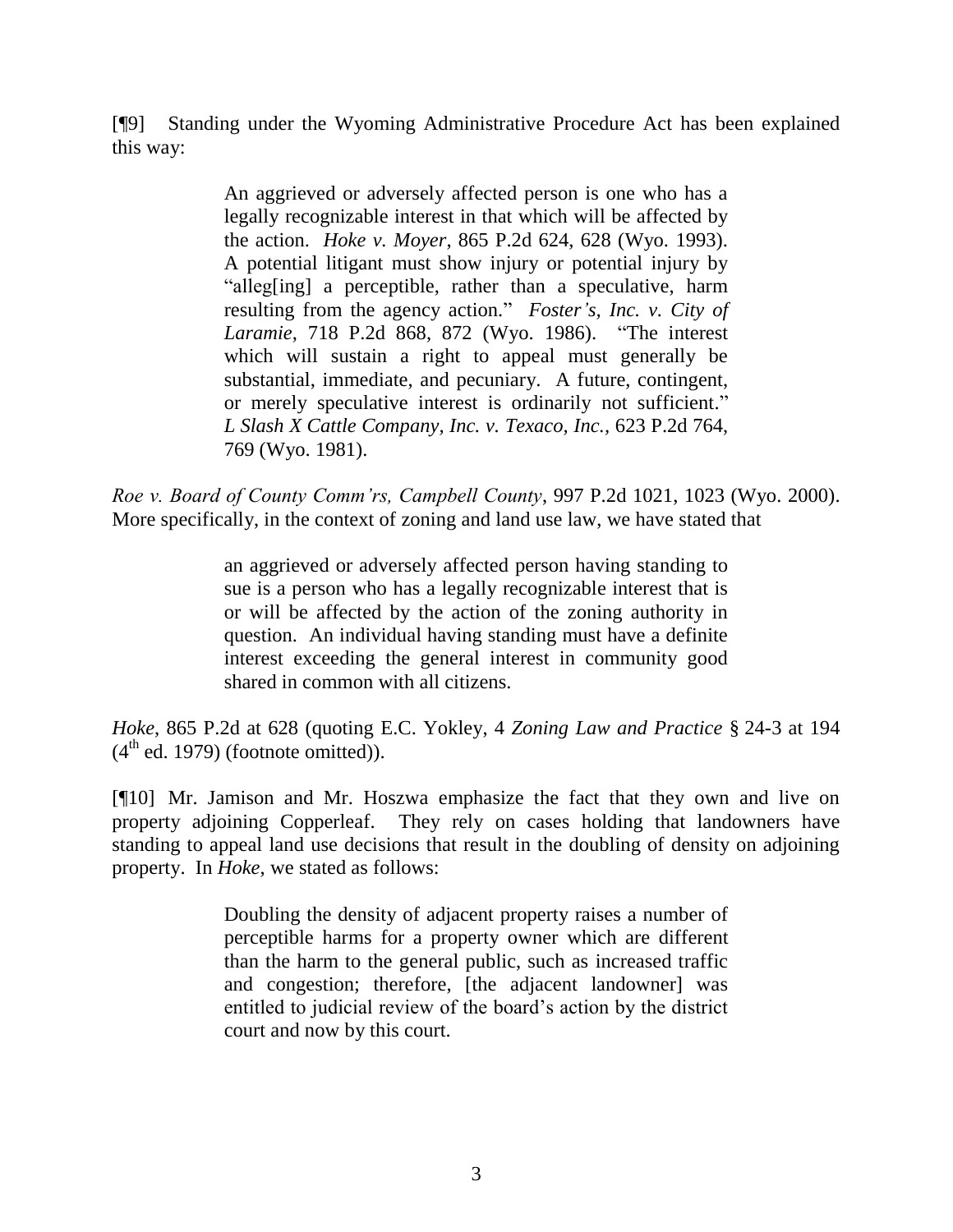865 P.2d at 628. We have also "held that an adjoining landowner has standing when the effect of the board's decision will be to double the density previously permitted." *Hirschfield v. Board of County Comm'rs of County of Teton*, 944 P.2d 1139, 1143 (Wyo. 1997).

[¶11] The County and Worthington contend that the approved development plan for Copperleaf does not double the housing density on the property. Under the plan, single family homes will be built on property that was previously zoned for a density of one house per five acres.<sup>2</sup> Worthington opted for what the County regulations call a "grouped-lot" plan, which means that the houses are clustered on smaller lots, while more open space is preserved. Copperleaf proposes to build houses on lots of approximately one to two acres in size, and a little more than half of the subdivision property will be devoted to open space. Thus, according to the County and Worthington, Copperleaf's grouped-lot plan changes the configuration of the houses, but with no appreciable increase in the total number of houses. Because the increase in housing density is minimal, the County and Worthington assert that Mr. Jamison and Mr. Hoszwa cannot rely on *Hoke* and *Hirschfield* to assert their standing.

[¶12] The district court apparently agreed with the County and Worthington. It found that Mr. Jamison and Mr. Hoszwa are adjacent landowners, but ruled that they had not "presented specific facts that demonstrate how they have been injured by the [County's] decision to approve the Copperleaf Subdivision." Consequently, the district court concluded that this case was

> similar to the situation in *Roe v. Board of County [Commr's of Campbell County]*, 997 P.2d 1021 (Wyo. 2000), wherein the Roes did not present specific facts to demonstrate how they have been injured by the board's decision to approve [the] Subdivision.

*Roe*, however, is readily distinguishable from the present case. For one thing, the Roes never alleged that they were adjacent landowners. For another, the zoning decision they wanted to appeal resulted in a substantial decrease in housing density on the property, and the Roes failed to plead any facts indicating how the decrease in housing density would harm them in any way. In contrast, Mr. Jamison and Mr. Hoszwa have expressly asserted that they are adjacent landowners, and in at least two respects they have presented specific facts establishing how they are aggrieved and adversely affected by the

 $\overline{a}$ 

 $2$  The record is unclear on this point, but some portion of the property may have been zoned for one house per thirty five acres. This would make no difference in our analysis, so we need not resolve the confusion.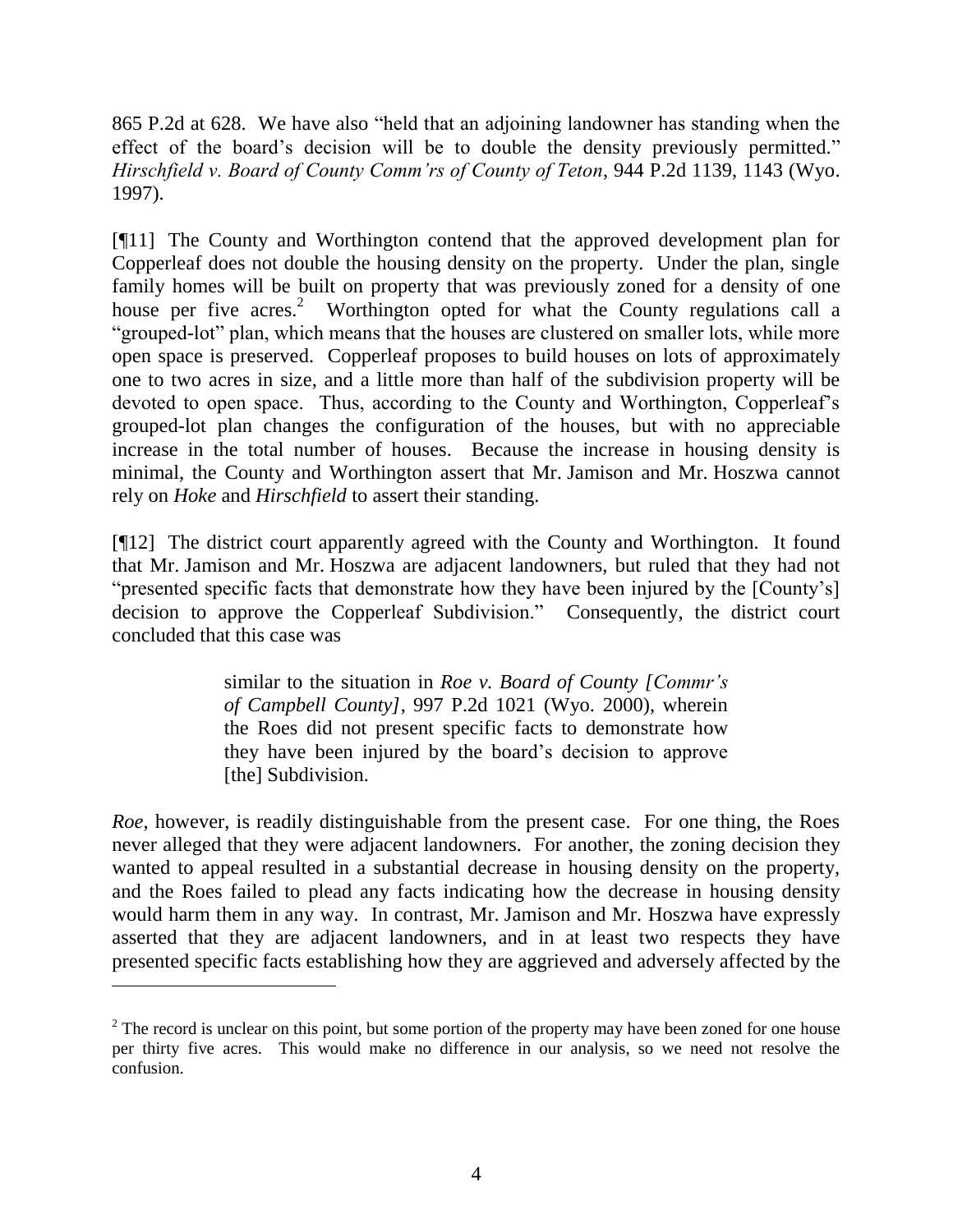County's approval of Copperleaf.

[¶13] First, while Copperleaf's plans may not increase housing density for single family houses, there is a portion of the subdivision, referred to as "Tract F," on which Worthington proposes to build twelve duplex houses. Worthington's predecessor in interest obtained approval in 1985 to develop duplexes on Tract F. Mr. Jamison and Mr. Hoszwa cite Park County Zoning Resolution 3-210F.1, which provides that "land use changes granted for developments which have been abandoned, inactive, or not substantially advanced for 5 years from the effective date of this zoning resolution are deemed expired." Under this provision, they contend, the County's 1985 approval of duplexes on Tract F has expired, and the approved housing density reverted back to the level of one house per five acres. On this basis, they assert that the County's approval of twelve duplexes on twelve acres results in a very substantial increase in the allowed housing density on Tract F. Significantly, Tract F is immediately adjacent to the properties owned by Mr. Jamison and Mr. Hoszwa. Based on *Hoke* and *Hirschfield*, Mr. Jamison and Mr. Hoszwa maintain that these assertions establish their standing to appeal the County's decisions approving Copperleaf. We agree.

[¶14] It is coincidence, we think, that *Hoke* and *Hirschfield* both discuss a doubling of housing density. The real lesson of those cases is that adjoining landowners have standing to appeal land use decisions that result in a substantial increase in the allowed housing density. Doubling the density is but one example of a substantial increase sufficient to support standing. It is undisputed that Mr. Jamison and Mr. Hoszwa are adjoining landowners. If they are correct in their legal contention that the County's 1985 approval of duplex development has expired, $3$  then the County's decisions approving Copperleaf will result in a substantial increase in housing density on Tract F. Mr. Jamison and Mr. Hoszwa therefore have standing to appeal those decisions.

[¶15] Second, regardless of housing density, Mr. Jamison and Mr. Hoszwa claim that Copperleaf violates other County requirements. They cite, for example, Park County Zoning Resolution 2-615E.3, establishing certain requirements for open space in a grouped-lot plan:

> A minimum of 50 percent of the acreage of the parent parcel shall be open space *configured as a separate parcel* owned

 $3$  The County and Worthington dispute the contention that the 1985 approval of duplex development has expired. In reviewing an order granting a motion to dismiss, however, we do not attempt to resolve such disputes. Rather, we accept as true the facts presented by the parties opposing dismissal. *Cook v. Card*, 2007 WY 178, ¶ 8, 170 P.3d 122, 124 (Wyo. 2007); *Veile v. Board of County Comm'rs of Washakie County*, 860 P.2d 1174, 1177 (Wyo. 1993).